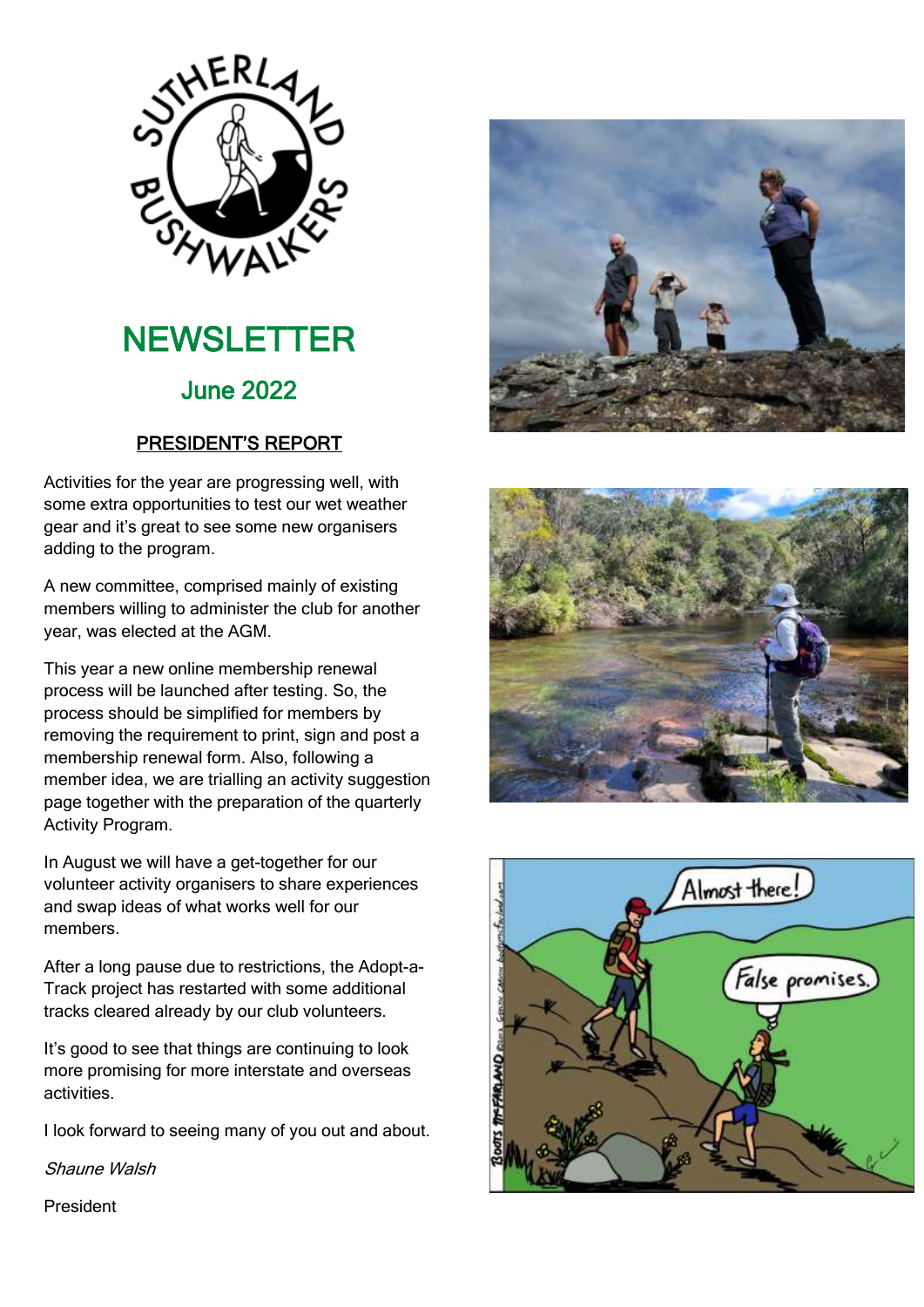# Deer Pool and Marley Beaches

# Sunday 23 March 2023

So, it has been raining lately apparently, and many programmed walks are all booked out. Needing to get out in the bush, I put on a late notice walk to Deer Pool and the Marley Beaches and anxiously watched the weather forecasts as the rain continued to fall!

On the week leading up to my walk, two great club members, not only reported to me on the state of Deer Creek Crossing, they sent photos also. The second lot the creek looked more promising. Come Wednesday 23rd March I felt comfortable leading a group of six, including a first timer, on the walk.

Yes, the track was wet and Deer Creek crossing was still up a bit, but all managed to cross safely with our boots off. While drying off our feet we took the opportunity to have morning tea above Deer Pool. Soon after, we had a short scramble up some off-track hidden rocks for views of Little Marley, the sand dunes and the lagoon. Some entered their 2<sup>nd</sup> childhood and ran down a steep dune - we won't mention who fell over!

The wind picked up on Marley Beach and Little Marley had lots of seaweed on it and in the water. However, at the southern end, out of the wind it was lunch time and some clear water for two of us to swim. On the return journey over Deer Creek, we all braved it with boots on and no doubt some water was taken on board, especially the bloke who stepped into a deep hole!

What nearly didn't happen, turned out to be yet another great fun club walk. We caught up with members we hadn't seen for a while and successfully "blooded" a new member.



#### Sunday 24 April 2022

### Participants: Lisa and Ray Madden, Lou Ryan, Irene and Barry Mann.

We met at Currarong general store at 10:30, then drove up to Abrahams Bosom Reserve to start the walk around 11:00. The Old Testament reference reflects the name given by coastal steamship captains to this sheltered corner of the headland. The weather was a cool 17 – 20 degrees. We avoided rain all day, despite a nearby rain "bomb" after lunch, and it was pleasant walking, only marred by the excessive water on the tracks. In many cases the water was muddy and deep, requiring careful footsteps around the puddles and "lakes" across the track.

First we went down to Whale Point, where the SS Merimbula was wrecked on the headland in 1928. There is not much left, except the steel bow which was apparent on the rocks. Divers can apparently access more of the wreck.

Next the track took us around Wilsons Beach, but because of the watery condition, we veered back up to Marions Way thence on to Mermaids Inlet and Gosangs Tunnel.



Lou emerges from Gosangs Tunnel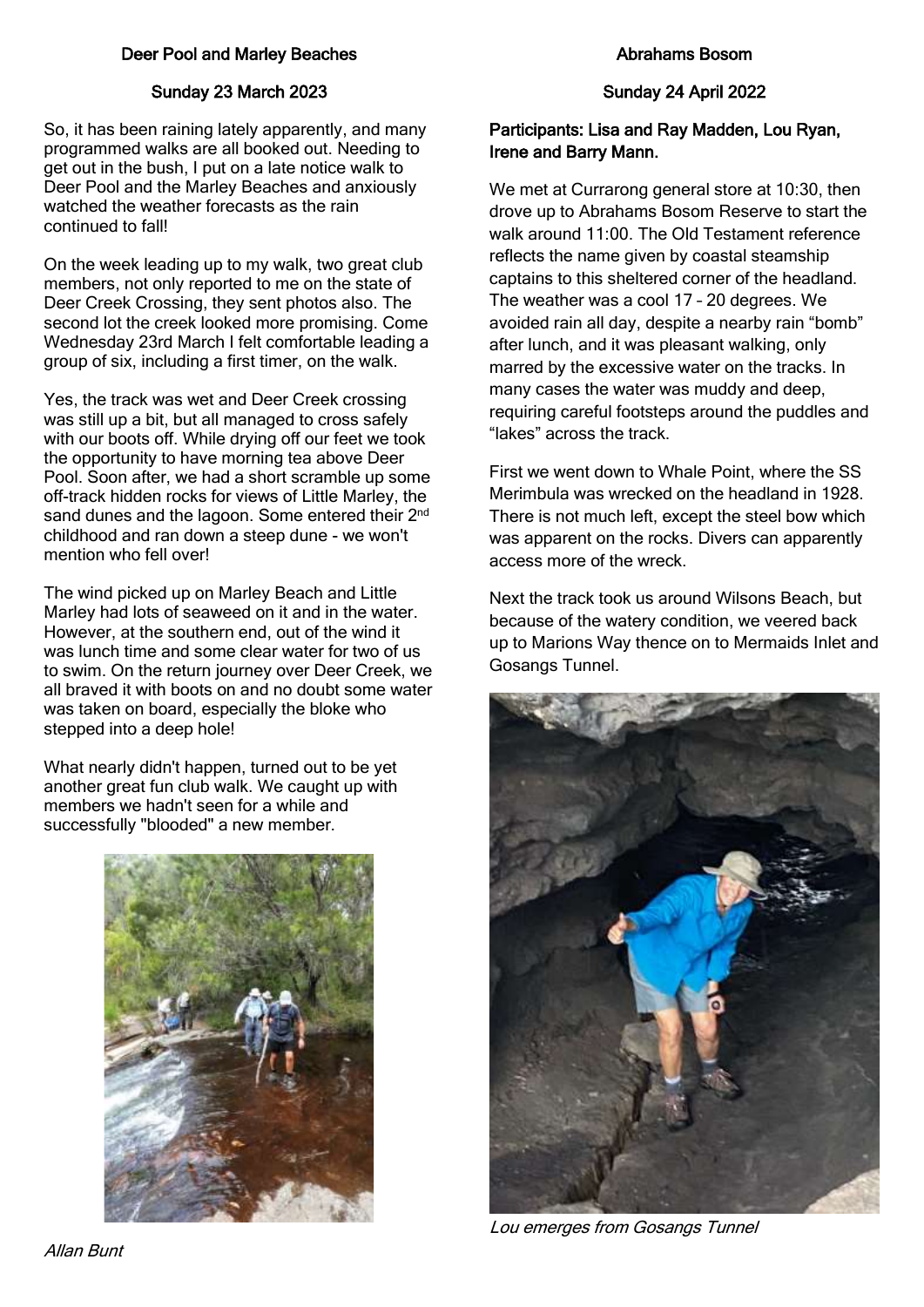There must have been a 1000 people (a little exaggeration here) doing the walk up to Gosangs Tunnel and return. There were largish groups of visitors, especially family groups with young kids who find this particularily exciting. It is interesting, but not all that much! Lou was the only member of our group who tried it out – scrambling through the narrow hole for 20m or so, to experience the views from the rock shelf on the far side.



Is the track a creek, or the creek a track?

The track, leaving the crowds behind, then ascends a ridge line, with great views over the ocean and the layered rock formations of Beecroft Head, the north head of Jervis Bay. Then a kilometre walk to Merimbula Trig Station where we stopped for lunch on a raised platform, with sweeping views in all directions - a great lookout! The track from here is downhill. Not sure if the track was a stream or the stream was a track! We crossed over Abraham Bosom Creek, then followed it downstream to reach a rock shelter, remnants of an Aboriginal midden. From here, it was a short clamber up the hill, and a return to the start. ( I must confess to losing balance and stepping into a "mud" hole up to my ankles). We were back at the cars by 2:45 after our 10km+ walk….

I am sure all parties will spend Monday morning cleaning the mud off their walking shoes and socks, with good memories of the day.

### Cycling trip Tempe to Rushcutters Bay Saturday 23 April

Despite the gloomy weather forecast, nine intrepid cyclists met at Tempe for an 8:30 am departure.

One person (who shall remain nameless) arrived early but at the wrong starting point. However, we were soon all on our way around the airport cycleway and through mascot to the Bourke Road cycleway, which we traversed to Botany Road. A wiggle through Redfern on cycleways and quiet roads brought us to the Bourke Street cycleway and up to Taylor Square.

A short run downhill then took us across Rushcutters Bay Park to the evocative old world Royal Australian Navy Sailing Association building, where we all enjoyed a cuppa in the Navy Bear Cafe, sitting under an umbrella, chatting, and looking at the moored yachts in Rushcutters Bay.

An uneventful return journey took us up (yes, up a steep hill) to Paddington then through Moore Park, over the extraordinary pedestrian bridge spanning Anzac Parade before rejoining the cycleway on Bourke Street and Bourke Road. We then wiggled up through Marrickville on quiet roads, which returned us to Tempe by midday.

A very enjoyable ride with a lovely bunch of people.



Greg Johnson

Barry Mann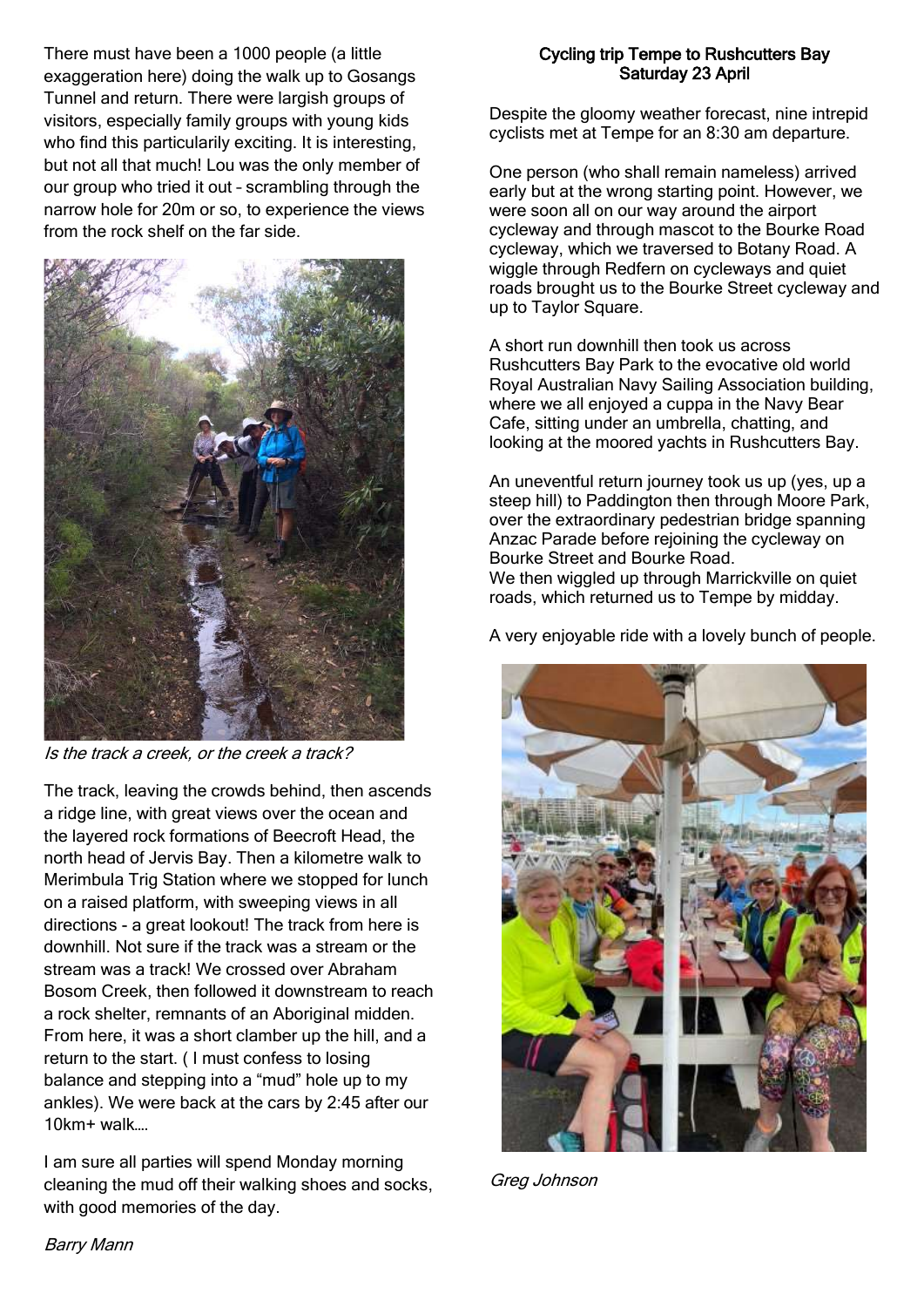# Warrumbungles Trip

# 4-8 April 2022

The Warrumbungles were declared a National Park in 1953 but were long enjoyed before then by local and notable explorers who saw the beauty and significance of this area created millions of years ago. Now, thousands of people enjoy the area for its views, walks, camping & outdoor adventures! This of course includes our club!

Ken thought only a few might participate but was pleasantly surprised when 28 members put their names down for the 4 nights and circled their wagons and tents in "Camp Walaay" on a sunny Monday afternoon.

The night sky on Monday and Tuesday was sparkling from galaxies, nebulas, star clusters, satellites, and all other things unknown to me. The Warrumbungles is a Dark Sky Park appreciated by visitors who are also drawn to Siding Spring Observatory just up the road.

Ken not only arranged walks but engaged an astronomer to come to camp to talk about this spectacular sky and guide us through the observatory facility the next day. Unfortunately, Wednesday night was overcast, but Donna the Astronomer came along anyway and spoke with us around the campfire, for just over 2 hours. So many questions, and so many interesting answers! Whether you follow this science or not, star gaze or just look up, this night talk and the tour was just so interesting, you could not help but learn something.

Back to our purpose of bushwalking. There were just two grades- hard or easy track. Two elevations - UP or flatish. Two lengths - long or short. The tracks are all well-defined, and there were a number of walks to choose from each day. Each walk had guaranteed, often vast and spectacular views all around.

Finishing the time away, we hit Coonabarabran, firstly to the pub and then finished at the local Chinese restaurant for a great meal.

So, Ken and Deb, for all your planning and effort, I thank you for a fabulous camp away with a great bunch of people and for me a personal re-visit (long overdue by 55 years) to the Warrumbungles.

#### Vanessa Hicks

Note - I would like to thank Pete D, Kay R and Henry F for leading walks. Ken



The Breadknife from the Grand High Tops track



Coming down from Belougery Split Rock required 6 points of contact – 2 hands, 2 feet, and both sides of gluteus maximus!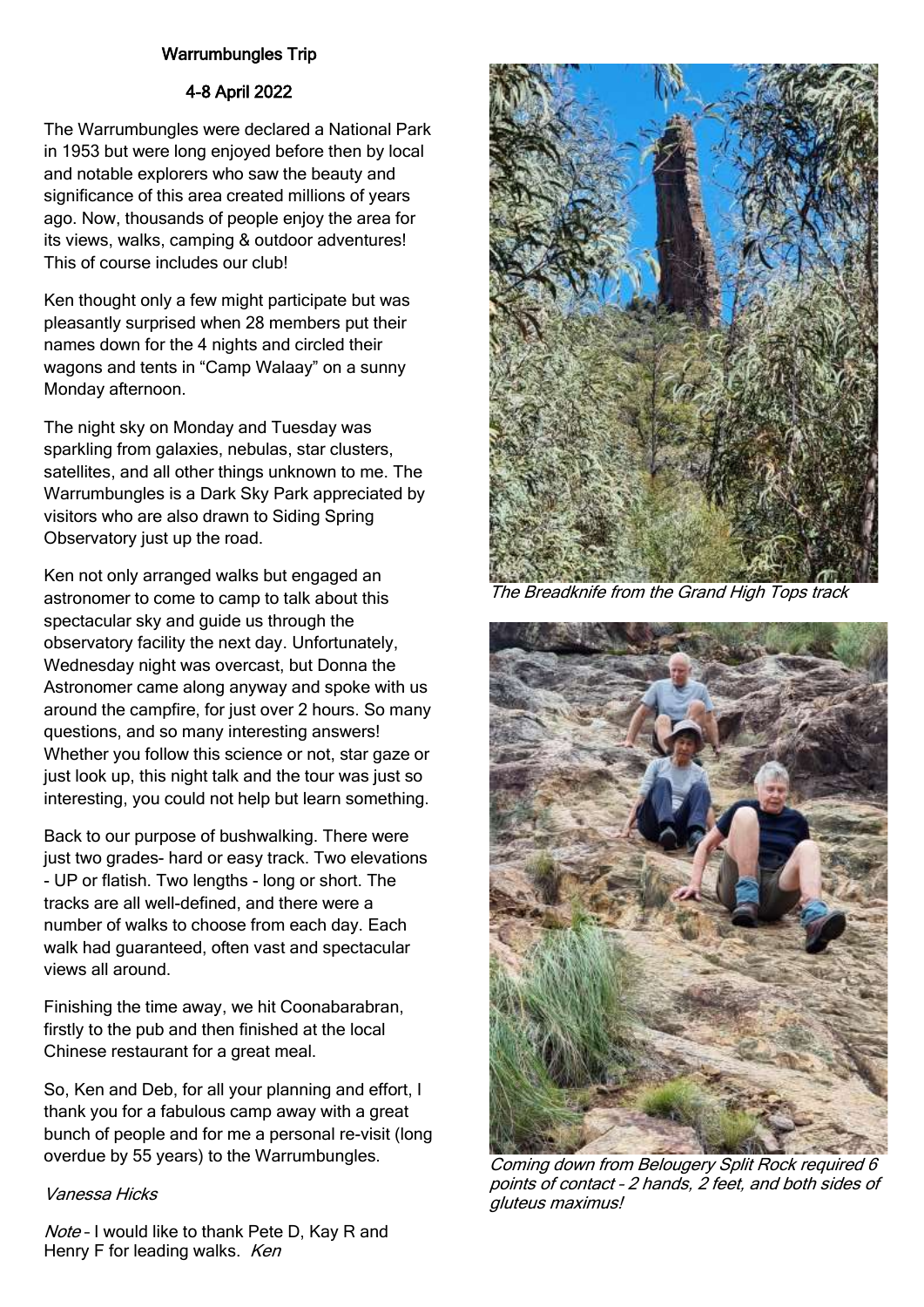# Mt Jagungal Backpack – 21-25 March 2022

# Leader: Philip Meade Participants: Shaune, Steve, Tracy, Kay, Hana, Helena and Marilyn

The weather didn't auger well for Phil's second attempt to climb Mt Jagungal, his first attempt last year was marred by heavy cloud. Armed with all our wet weather gear, the trip was pressing ahead regardless.



The meeting point on Monday was Khancoban Lakeside Caravan Park where, against all the odds, Phil had managed to secure ensuite rooms with everything we needed. Most Snowy Mountains accommodation is currently being held by Snowy Hydro workers whilst working on Snowy Hydro 2.0. This has benefited all the towns right across the Snowy Mountains and we were served an excellent meal at the local pub that night.

Tuesday morning saw an early start for the beautiful 45 km drive through the Park, via Tooma Dam, to the start of the trail at Round Mt car park. Flanked by Round Mt itself, which I christened the offspring of Jagungal and was to be our point of location that we had to get back to on this circular

42 km walk, Round Mt trail is a remote service trail through open woodland and, after a few ups and downs, led us, 14 km later, to our first night's stop at Derschko's Hut. Located in the Jagungal Wilderness, this stunning white hut was constructed by the SMA around 1960 as an emergency shelter for hydrologists. Securing a campsite close to the hut whilst the rest of the group ascended the hill behind to camp with views of Jagungal, I was entertained by 4 guys, two of whom were fairly local and were experts on the area, one having climbed the mountain 45 times in the last 40 years. That night we had our first and only rain, accompanied by thunder and lightning.



Wednesday dawned and as I ascended the hill to join the others, realised that Jagungal no longer existed! Unfortunately, Helena farewelled us having only the day before returned from the Overland Track so left us before her energy ran out completely. For Phil's sake I hoped history wasn't repeating itself as we set off in cloud, hoping it would clear. Sure enough, after 2 km we arrived at the Tumut River, the mist had cleared and, donning all our cold weather gear for the 460 m climb to the summit at 2,061 m, we were all happy to leave our packs and commence the 5 km return climb. It was

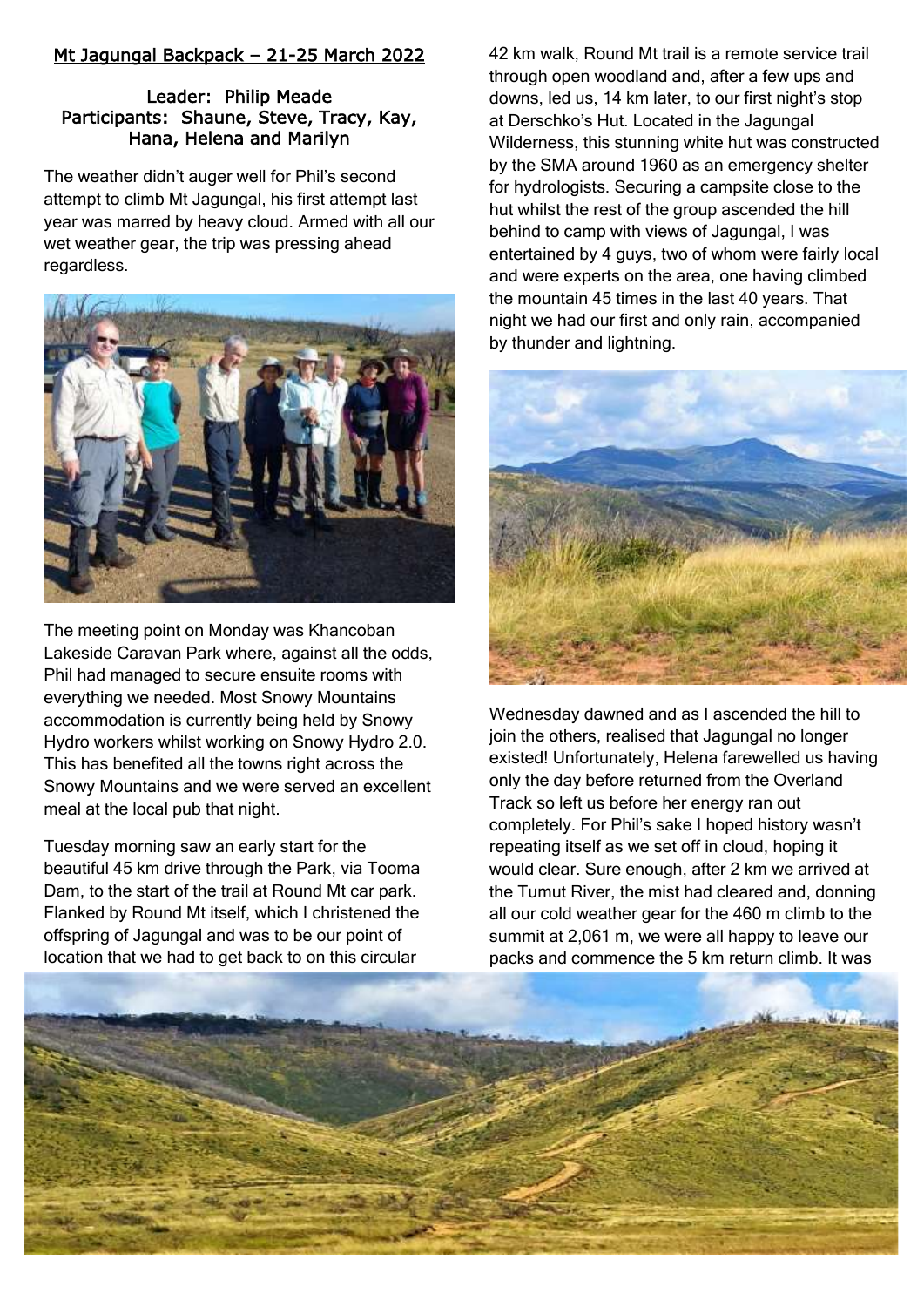an interesting climb, divided into 3 parts, beginning with tall shrubs which closed around us and, at times had us almost completely hidden, followed by an open area through trees and close to a rocky, false summit. Needless to say, every step was upwards, so it was a relief to finally skirt around very large boulders and scramble to the summit post.

The views were outstanding, but the cold breeze eventually drew us away and we had an uneventful descent back to our packs, removing all our layers and enjoying lunch in the sun. This wasn't the end of the day though and we still had a further 5 km undulating trail to reach our night's camp at O'Keefe's Hut – another great hut built in 1934 by A.S.O'Keefe to support local grazing. It has two large rooms, a new fire recently installed by NP's and, to any backpacker's delight, a lovely dining room table complete with upholstered chairs which, together with walls covered in pre-war newspapers and protected by Perspex provided our evening's entertainment.

Thursday saw us heading out on the main access trail and then Farm Ridge trail, focussing on Round Mt in the distance and 16 km away. We seemed to be ascending or descending very steep trails all day but through stunning scenery. The Tumut River crossing required a change of shoes unless one didn't mind finishing the day in wet boots and socks. Shaune and I changed our shoes, and I will be eternally grateful to him for helping me across – I do not like river crossings in fast flowing water and on slippery rocks.

We finally arrived back at the cars, having climbed 1,550 m in three days, for the 2 hour drive back to Cooma – a beautiful drive via Tumut Pond Dam. Here we had good rooms in a motel and strained the hot water system prior to an excellent meal at the local RSL club.

Friday saw us unfortunately returning to civilisation and, guess what, heavy rain on the journey. Many thanks to Phil for his care and consideration as a leader and to my fellow walkers, without whose company, the trip would not have been so enjoyable.

Bushwalking Hoddles Track Kiama  $(or Not! - ed)$ Saturday 19 March 2022

Well, the trip was cancelled because of RAIN. We had 3 walkers drop out earlier, then with 3 left, we cancelled the trip early on the Saturday morning due to 20mm of rain overnight. This brought the Kiama rainfall to 925mm for the first 3 months of the year.

Later on that Saturday morning, we noticed that the track was mostly covered in cloud/mist, so views would have been a washout. Irene and I decided to check this walk out on the Thursday prior to the Saturday. We first did this walk some 8 years ago. Then we repeated the walk in the middle of Covid restrictions in 2021 when we were restricted to our local LGA. The track then, was dry and somewhat pleasant, although difficult in places.

This time however was not as pleasant. The ground was mostly "spongy", and following several days with 100km wind gusts, there were many trees blown over. Weeds were in abundance, in places shoulder high covering the track. Irene also found 8 leeches on the way back, whilst I found 6. On prior walks, we saw none.

Unfortunately, no body looks after this track which runs from Saddleback Mountain up the escarpment to the Barren Grounds Nature Reserve, it remains of historical significance having been surveyed by Robert Hoddle in the 1830s as a bridle trail, to bring produce from the Southern Highlands down the escarpment to Kiama for subsequent shipping to Sydney. This was quicker than the overland route. but was eventually replaced by the Jamberoo Mountain Road. Now days, the track stops at the top of the escarpment with no access through the Barren Grounds Nature Reserve. In the future, the track will probably end at the base of the cliff line at Noorinan Mountain, unless some venturous person takes up a chain saw!

We may reschedule at a later dryer period.

Barry Mann

Marilyn Fooks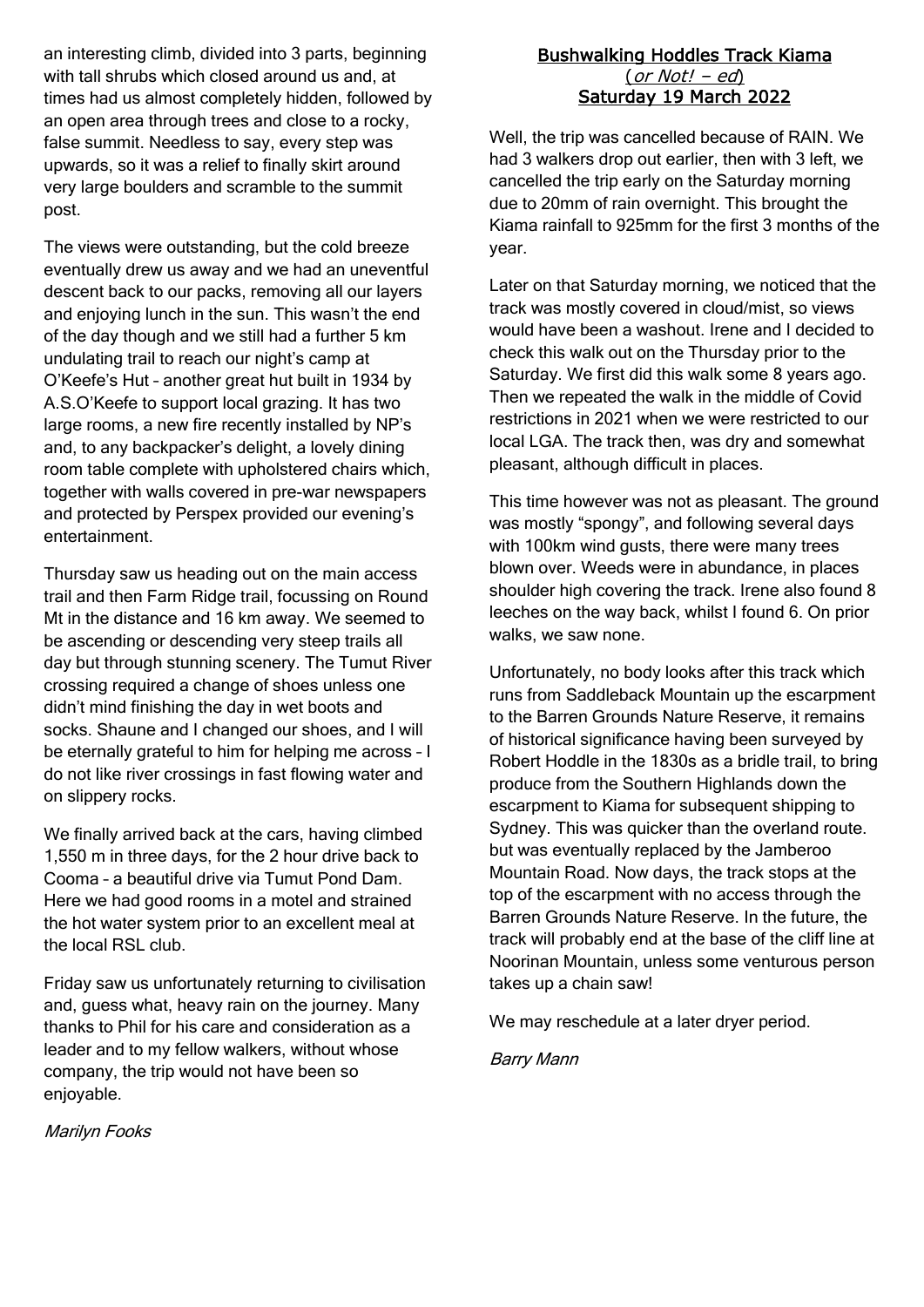# Track work day, Mooray Track, Heathcote NP Monday 11 April 2022

It was quite a warm day to be out clearing, draining and just walking back up the hill! It certainly provided a bit of a work-out, but who can complain about a warm day after all the recent rain?

It was great to have 15 members along on our  $50<sup>th</sup>$ track-work day. Not only was it our  $50<sup>th</sup>$  day, but we have now also topped 2,000 hours of work since we started.

While on statistics, we have now cleared over 20 kilometres of track. Today was our 7<sup>th</sup> track, after already completing the Burgh, Lilyvale, Uloola, Couranga, Anice Falls Tracks & Princess Marina **Tracks** 

The Mooray Track added another 2.5km to our total, plus numerous drainage points & culverts.



Morning tea for the workers

Our Adopt-A-Track Project has really helped Sutherland Bushwalkers cement a firm relationship with NPWS and the staff at the Royal – thanks to our club's hard work and commitment.

If you are keen to join in this great initiative, please check out the club's program for future dates.

#### Tony Larkin



A warm welcome to our new members

**Mark Betteridge Cheryl Brighton Janelle O'Connell Debbie Andrew Judy White Trevor White**

**Wendy Davis**

We look forward to seeing you out on the track, on the water or on the road soon!



RNP



Moreton NP from Rusden Head